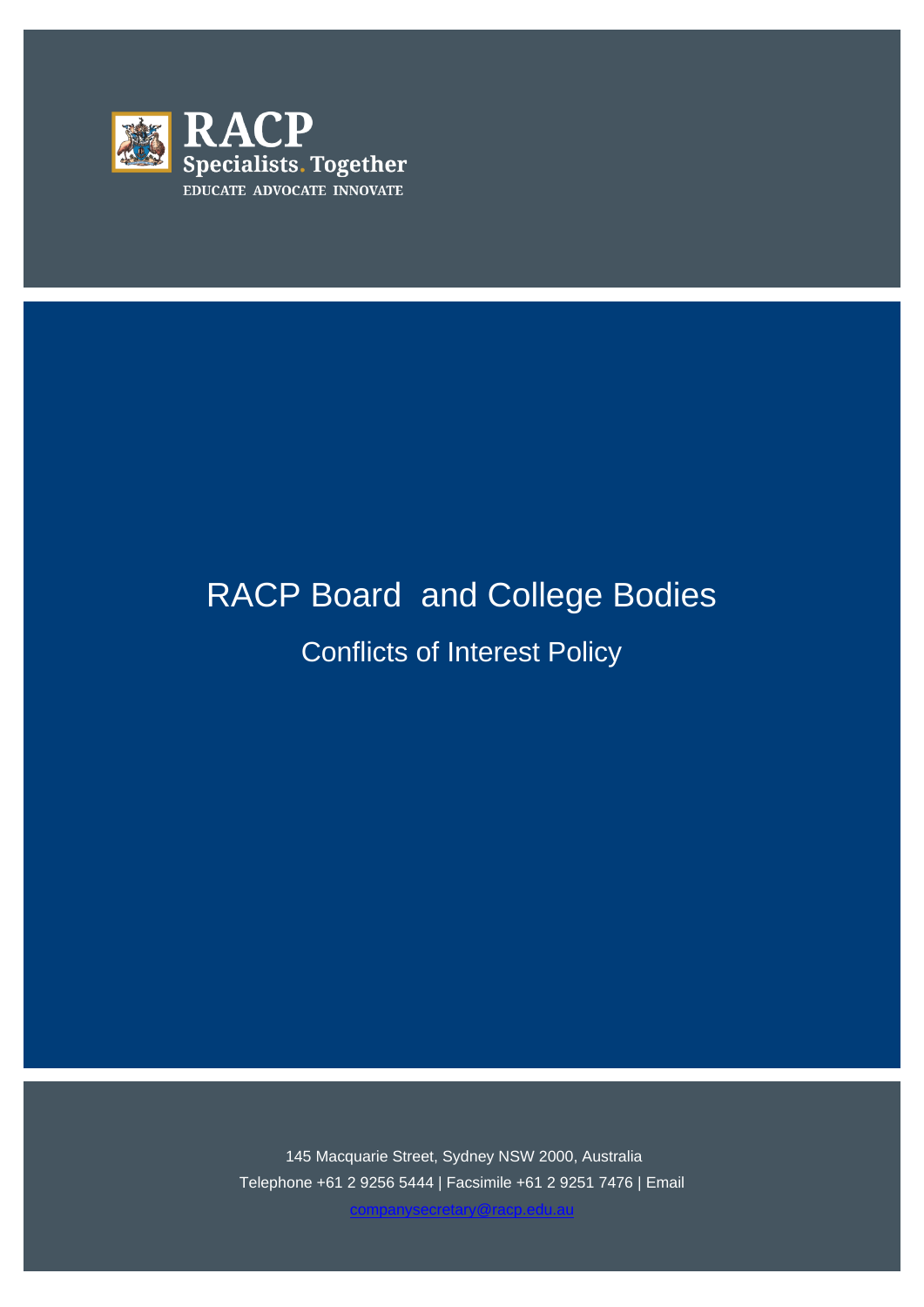## **Contents**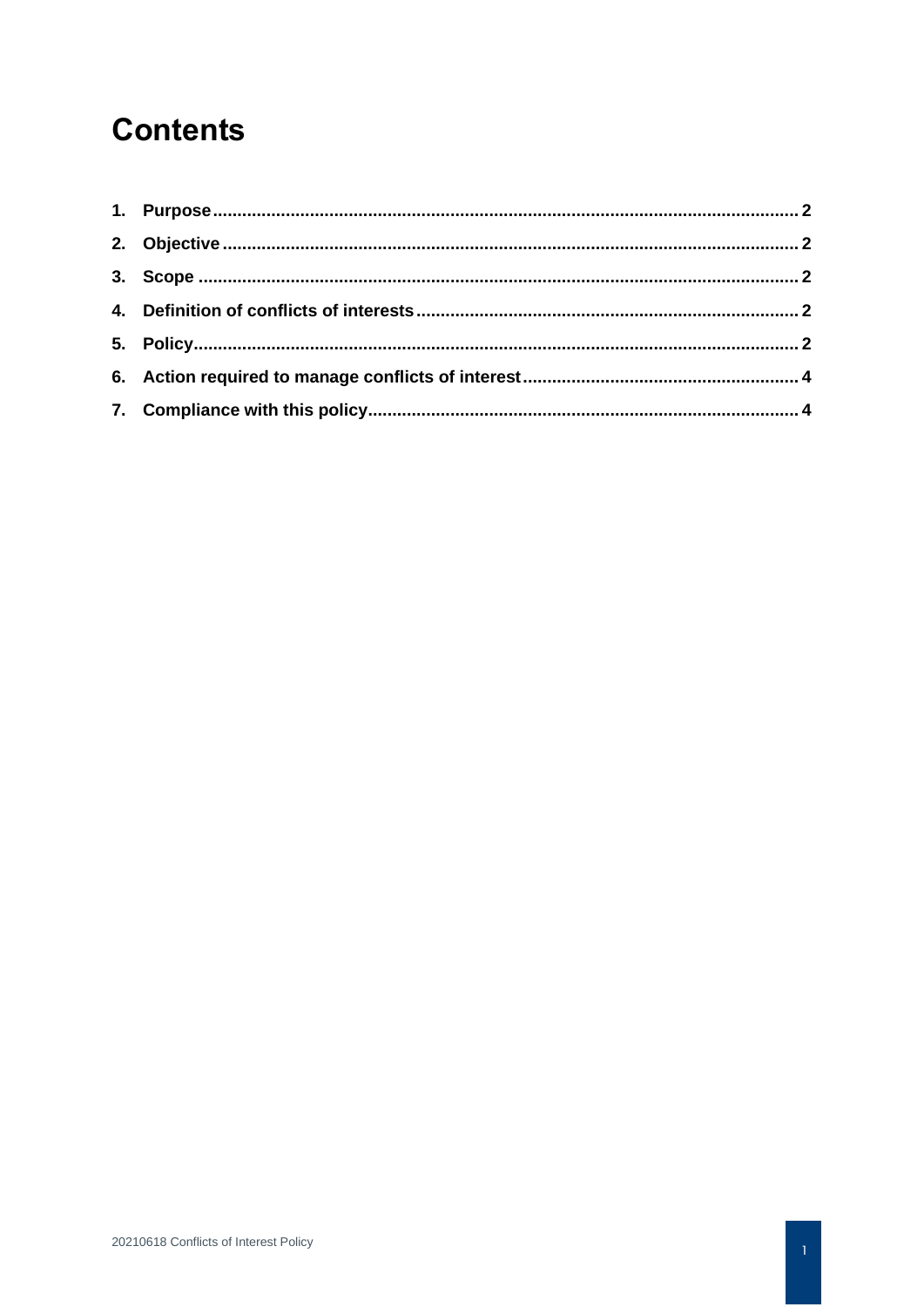#### **1. Policy Application and Purpose**

This Policy applies to the Board of directors (Board) of The Royal Australasian College of Physicians (RACP or the College) and the following College Bodies:

- A Council or the Council of each Division or Faculty;
- each Division, Faculty and Chapter formed within a Division or Faculty;
- each Board Committee: and
- each Committee, sub-committee, working group, expert advisory group or other subgroup formed under the auspices of any of the above, whether or not limited in time or purpose.

The purpose of this policy is to set out how members of the Board and members of any College Body (together, Board and College Body Members) effectively identify, disclose and manage any actual, potential or perceived conflicts of interest in order to protect the integrity of the RACP and manage risk.

#### **2. Objective**

The Board aims to ensure that Board and College Body Members are aware of their obligation to disclose any conflicts of interest that they have or may have, and to comply with this policy to ensure they effectively manage those conflicts of interest as representatives of the RACP.

#### **3. Scope**

This policy applies to the Board and College Body Members of the RACP.

#### **4. Definition of Conflicts of Interests**

A conflict of interest occurs when a person's personal interests conflict with their responsibility to act in the best interests of the RACP.

Personal interests include direct interests, as well as those of family, friends, or other organisations a person may be involved with or have an interest in (for example, as a shareholder).

It also includes a conflict between a Board and College Body Member's duty to the RACP and any other duty that the Board and College Body Member has (for example, to another charity). A conflict of interest may be actual, potential or perceived and may be financial or non-financial.

These situations present the risk that a person will make a decision based on, or affected by, these influences, rather than in the best interests of the RACP. Therefore these situations must be managed accordingly.

#### **5. Policy**

This policy has been developed to address conflicts of interest affecting the RACP.

Conflicts of interest are common, and they do not need to present a problem to the RACP as long as they are openly and effectively managed.

It is the policy of the RACP as well as a responsibility of the Board, that ethical, legal, financial or other conflicts of interest be avoided and that any such conflicts (where they do arise) do not conflict with the Board and College Body Member's obligations to the RACP.

RACP will manage conflicts of interest by requiring Board and College Body Members to: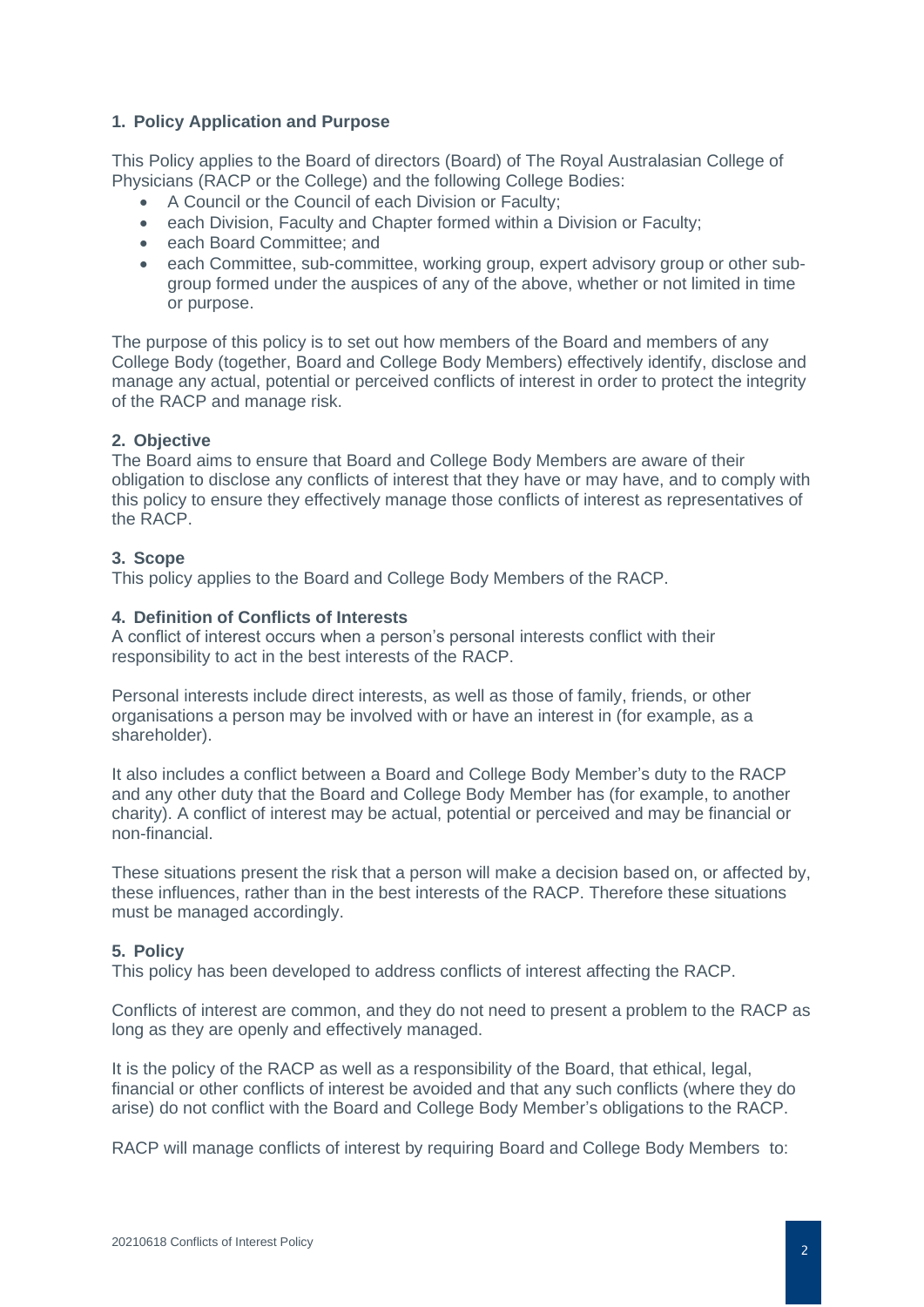- avoid conflicts of interest where possible;
- identify and disclose any conflicts of interest;
- carefully manage any conflicts of interest; and
- follow this policy and respond to any breaches.

### **5.1. Responsibility of the Board**

The Board is responsible for:

- establishing a system for identifying, disclosing and managing conflicts of interest across the RACP;
- monitoring compliance with this policy; and
- reviewing this policy each two years to ensure that the policy is operating effectively.

The RACP must ensure that its directors are aware of the ACNC governance standards, particularly governance standard 5, and that they disclose any actual or perceived material conflicts of interests as required by governance standard 5.

#### **5.2. Identification and Disclosure of Conflicts of Interest**

Once an actual, potential or perceived conflict of interest is identified, it must be entered into the RACP's register of interests, as well as being raised with the Board or relevant College Body.

Where every other Board and College Body Member shares a conflict, the Board shall refer to ACNC Governance Standard 5 so that proper disclosure occurs.

The register of interests must be maintained by the Office of the Company Secretary. The register must record information related to a conflict of interest (including the nature and extent of the conflict of interest and any steps taken to address it).

#### **5.3. Confidentiality of Disclosures**

- **5.3.1.** All individuals carrying out College business, including contracted employees, staff, members and directors are required to preserve the principles of confidentiality.
- **5.3.2.** Information contained in a standing declaration of interest, papers and minutes of Board or College Body meetings, and any other resource material from the RACP is provided and received in confidence and will be used only for RACP business.
- **5.3.3.** Under the Corporations Act 2001 (Cth) (the Corporations Act), directors must not improperly use information gained through their position as a director to obtain an advantage for either themselves or a third party, or to cause detriment to the company.
- **5.3.4.** To preserve confidentiality, Board and College Body members should not discuss RACP business with any other party at any stage, unless specifically authorised to do so under the following circumstances:
	- **5.3.4.1.** Requests to disclose relevant information made by The Australian Securities and Investment Commission, the Australian Prudential Regulation Authority or a member of the Australian Federal Police (within the meaning of the Australian Federal Police Act 1979 (Cth));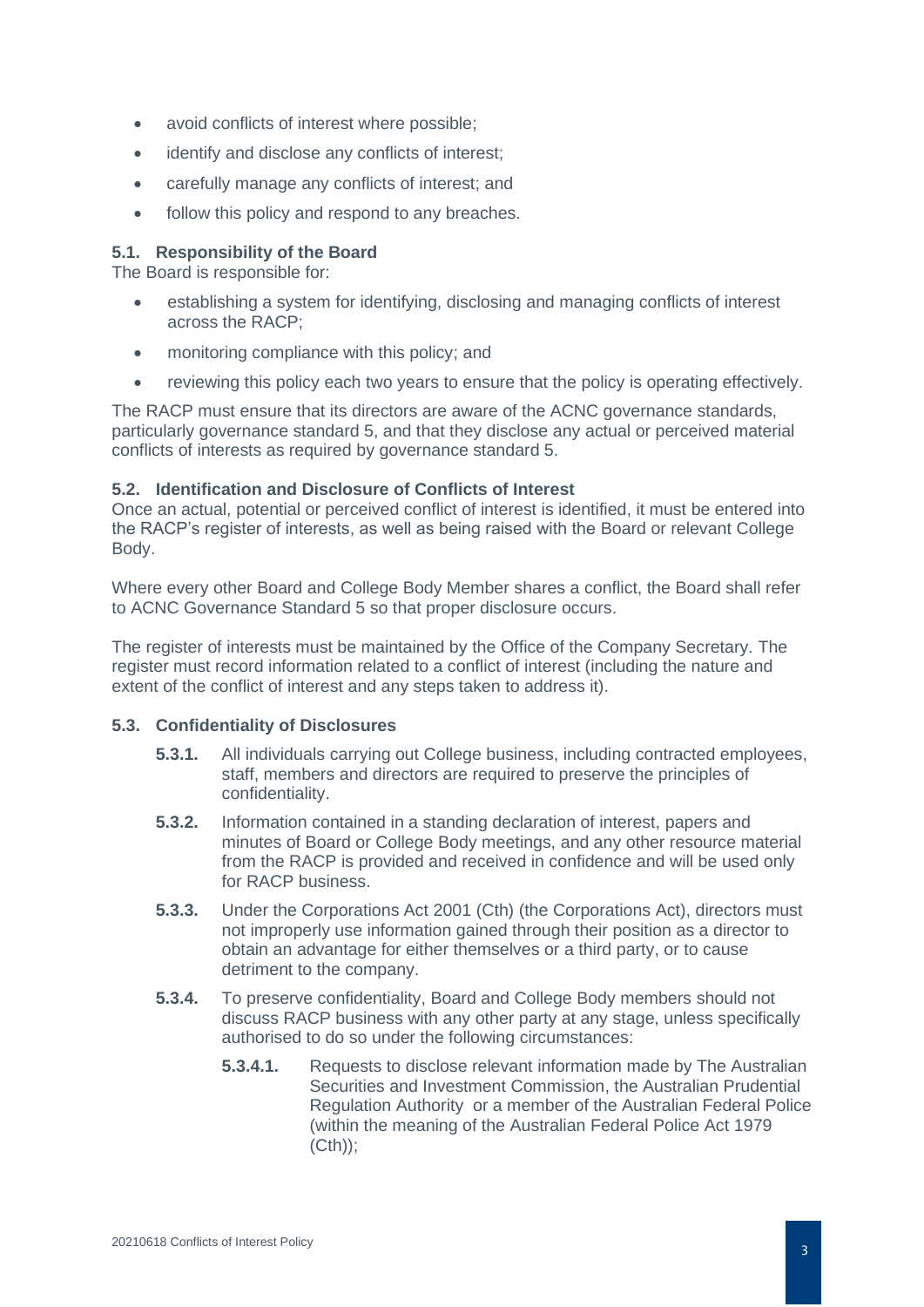- **5.3.4.2.** Requests to disclose relevant information made by a Commonwealth authority or a State or Territory authority, for the purpose of assisting the authority in the performance of its functions or duties;
- **5.3.4.3.** Requests to disclose relevant information made by regulatory and/or legislative authorities; or
- **5.3.4.4.** Requests to disclose relevant information regarding any legal proceedings of any nature and to any third parties connected with those proceedings.
- **5.3.5.** The obligation to keep the information confidential continues after the completion of the director's engagement with the RACP as outlined in the deed of access and indemnity for directors.
- **5.3.6.** It is unethical and unlawful for Board and College Body Members to use for other purposes any information contained in standing declarations of interest, papers and minutes of meetings or other resource material provided by the RACP.

#### **6. Action Required to Manage Conflicts of Interest**

#### **6.1. Conflicts of Interest of Board and College Body Members**

Once the conflict of interest has been appropriately disclosed, the Board (as required of the Board under the Constitution) or College Body Members (excluding the Board or College Body Member who has made the disclosure, as well as any other conflicted Board or College Body Member) must decide whether or not those conflicted Board or College Body Members should:

- vote on the matter (this is a minimum);
- participate in any debate; or
- be present in the room during the debate and the voting.

If the relevant meeting is held using videoconferencing, teleconference or streaming technology, the Board or College Body Member should still absent his/herself from the proceedings while the discussion and voting takes place.

If a decision is being made by circular resolution of the Board or relevant College Body, the director or College Body member should still not participate in the voting until the conflict of interest has been disclosed and the other Board or College Body Members not conflicted determine the level of participation by conflicted director or College Body member.

In exceptional circumstances, such as where a conflict is very significant or likely to prevent a Board or College Body Member from regularly participating in discussions, it may be worth the Board or relevant College Body considering if it is appropriate for the person conflicted to resign from the Board or College Body.

Similarly, s195 of the Corporations Act states that a director with a material personal interest may not be present while the matter is being considered at a meeting or vote unless an exception applies. A breach may incur criminal penalties.

The key exceptions are where:

(a) the director does not have to disclose his or her material personal interest to the directors under the Corporations Act; or